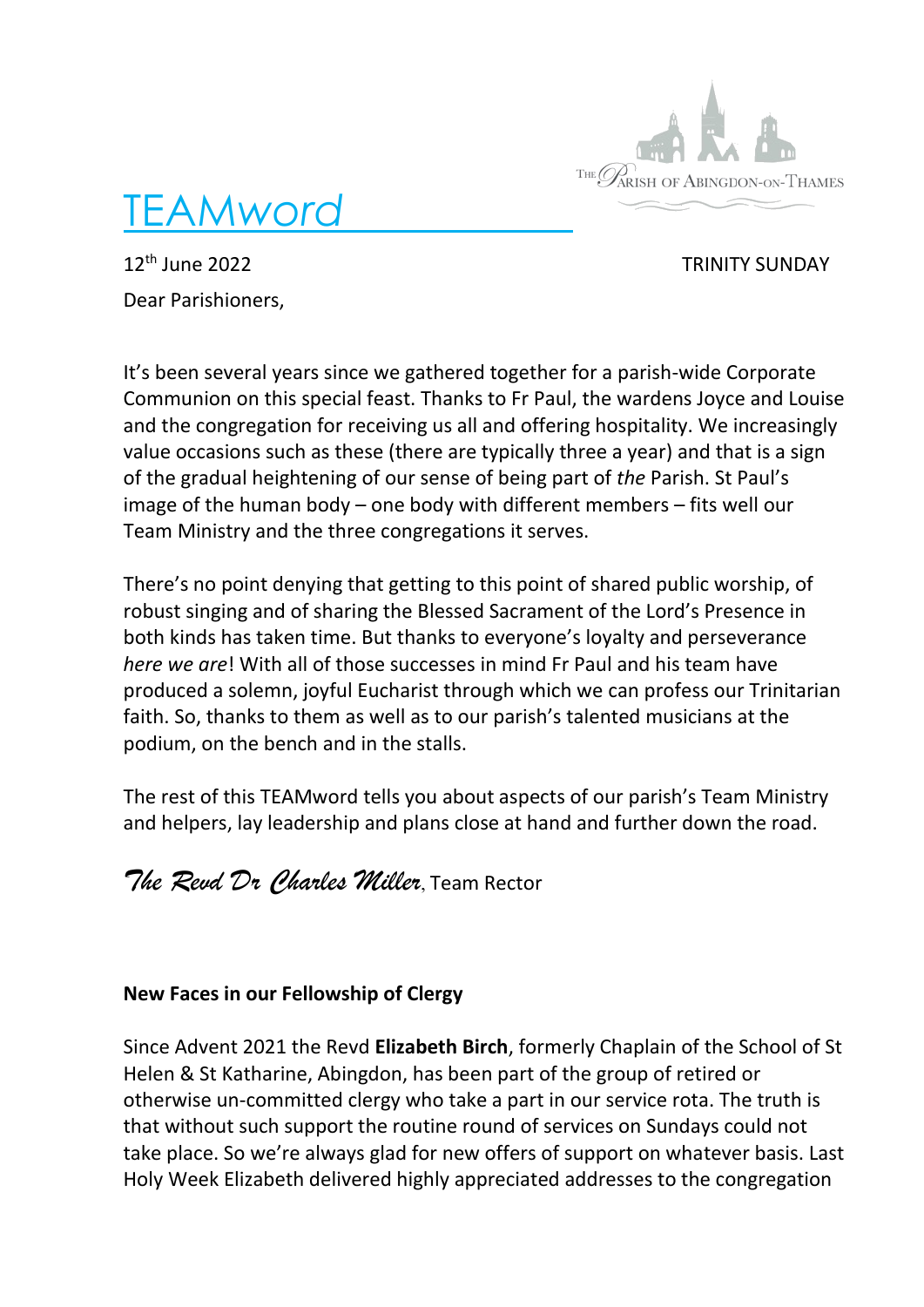at St Michael's so we know that whatever ministry she offers us in the months and years ahead will be of high quality indeed! About herself Elizabeth says this:



By background I am a classicist - my first degree was in classics and I taught Latin and French at a London prep school before I was ordained in 2006, after taking a theology degree on what was then the North Thames Ministerial Training Course. I served my title at St John the Baptist, Pinner from 2006 to 2009 and moved to South Oxfordshire in 2009 to become Rector of the Wantage Downs Benefice from 2009 to 2018. In 2018 I joined St Helen and St Katharine's School in Abingdon to be the chaplain where I have been until July 2021. I retired from SHSK School in order to be able to spend more time with older family members and while as a result, I am not around every weekend, I am very much looking forward to helping out within the St Helen's Team ministry where

possible. My husband David is an accountant by training and an engineer by instinct and inclination! My outside interests include print-making, all types of stitching and a great deal of baking! I have also taken up cycling again this year (after a gap of 35 non-cycling years) and am enjoying the additional time I now have to walk and be out and about in the countryside.

## **Fr Paul's Sabbatical: August through mid-November 2022**

After far more than ten years of active priestly ministry Team Vicar Fr Paul Smith will take a sabbatical from the beginning of August through mid-November. Such time away from the routines of ministry are encouraged and approved by the Diocesan Sabbatical Committee. The Diocese encourages sabbaticals every ten years as part of its 'Flourishing in Ministry' initiative, and expects a sabbatical period (usually three months) to be an opportunity for rest, retreat and study of some sort. The Diocese also adds some financial support to what the home church(es) and other grant-giving bodies provide. Fr Paul has shared his plans with the Parochial Church Council and his churches' District Councils and has their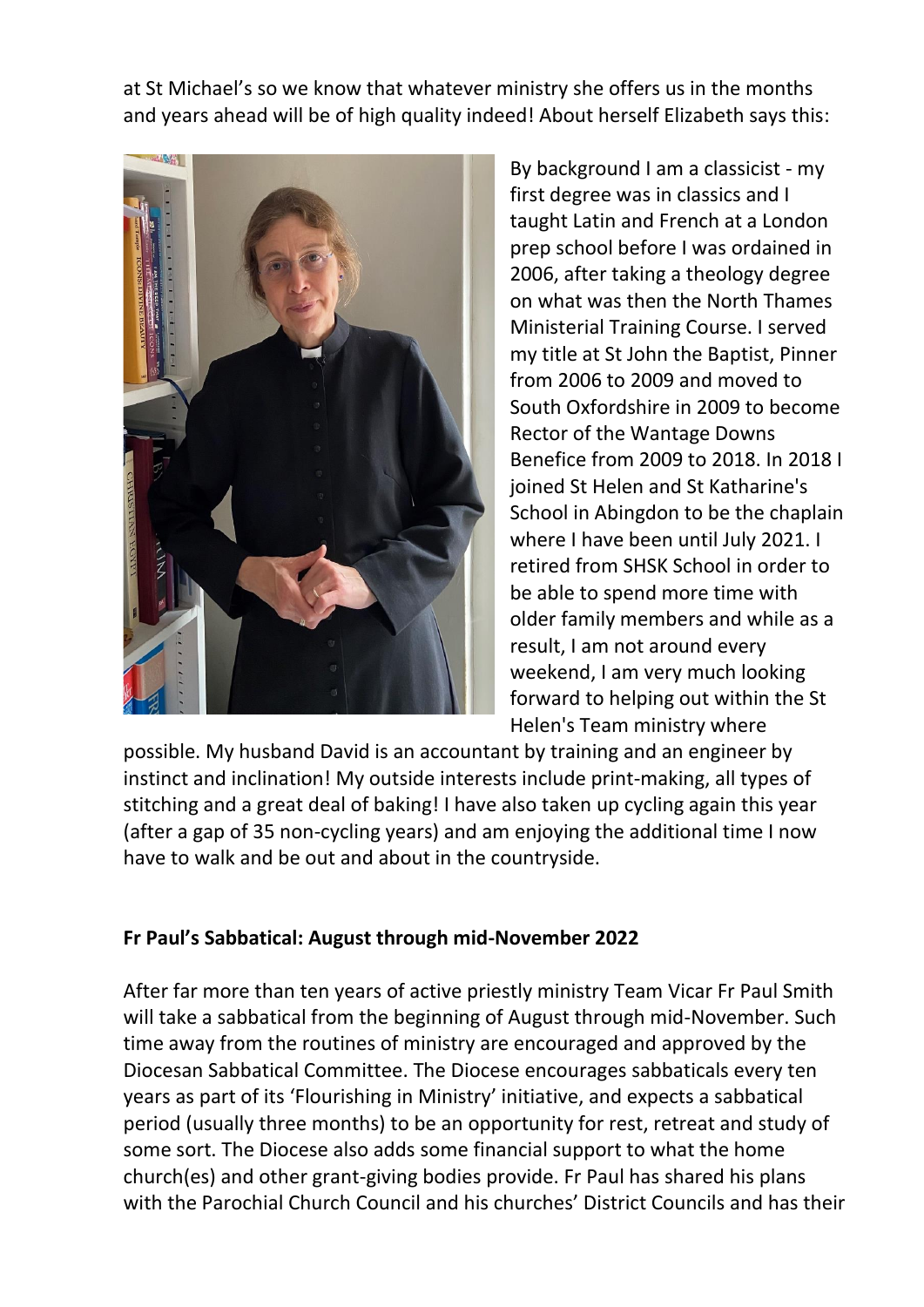full support. So Fr Paul is now in the final phase of practical planning which includes, of course, working with me and others to see that the service rota for his churches is covered as fully as possible for the period of his absence.

## **Canon Charles Masheder to stay on**

It's my pleasure to share with you that Canon Charles and Felicity Masheder have decided to stay in Abingdon for another year. Charles' License to our parish was originally for three years and will end in early November of this year. He and Felicity were with us just four and half months when the pandemic overtook us and so much of normal life and ministry came to a screeching halt. So until recently they experienced very little of our life and witness as a parish. Having said that, even through constrained times Canon Charles has made welcome initiatives, given his all to ministry and become a beloved part of our Team Ministry.

The decision to stay on beyond November 2022 – a one-year extension at the most – has been approved by the Area Bishop and others expected to have a say. For us it will mean reliable and familiar support through Fr Paul's sabbatical period. It will mean too gaining traction with his chiefly pastoral concerns as parish life picks up and gathers momentum.

So our parish will have the continued benefit of fifty years of ordained ministry – not quite up to the Queen's Jubilee of seventy years on the throne but a very notable achievement nonetheless! Canon Charles wants us all to celebrate that milestone with him, so we will have an extra occasion for combined worship and fellowship to do that. On **Saturday, July 2nd at 3 pm at St Helen's** Canon Charles will celebrate a Sung Eucharist to mark his fifty years in ordained service to God and his Church. A party will, of course, follow, so please mark that in your diaries now if you haven't already! A combined choir will aid and abet our worship that day and the Associate Archdeacon, David Tyler, our neighbour in Abingdon, will preach.

## **The Revd Jen Brown**

At the time of writing our Associate Priest Jen Brown is completing her doctoral thesis for Coventry University. Jen had a sabbatical from her teaching at Ripon College Cuddesdon in the autumn to work on the thesis and she is now running the final 'lap' of that years-long endeavour. For that reason Jen's presence on our summer-time rota is less than usual. Though often out of sight, let her not be out of mind or out of our prayers.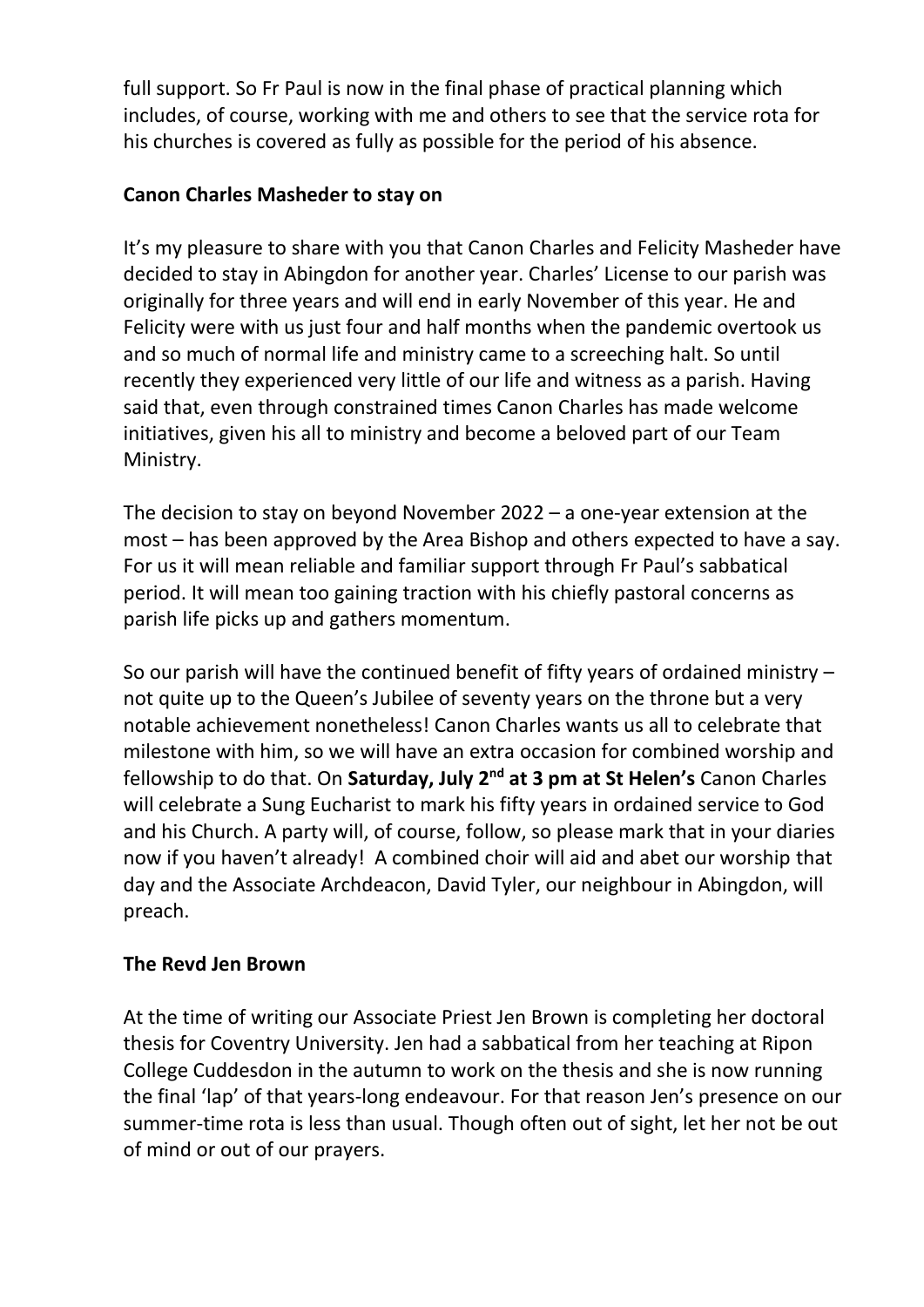## **The Team Review**

In the late summer and autumn of 2022 the Associate Archdeacon David Tyler began here a process which the Diocese of Oxford has initiated: to review all the Team ministries in the Diocese. Because David Tyler lives in Abingdon and has some acquaintance with our clergy and parish, he decided to start with us. His approach involved sharing his intention and 'method' with the Parochial Church Council, then he met with the Team clergy and ministers and others who, upon general invitation, took the opportunity to speak with him about our parish life. Finally he produced a report evaluating our Team. His conclusion was that our Team Ministry and the parish are in good health and that no major problems beset us. He drew attention to aspects which deserve attention so as to strengthen further our healthy position. Those include:

- The Team Rector's leading worship in each church at least once a quarter;
- A regular publication of TEAMword to keep the whole parish informed of ministry and other parish-wide concerns;
- Underlining the Team Vicar's 'incumbent status' as a member of the Team;
- Reviewing worship patterns and standards with the PCC at least once a year.

The Associate Archdeacon shared his report with the PCC in November of last year and the Team clergy and the Licensed Lay Minister discussed it among themselves in the first quarter of this year. Even before those meetings, however, the recommendations had begun to be implemented.

Since then some of those who had spoken with the Archdeacon asked to see the review report and it was duly sent to them.

It's always good to have another perspective on one's life and situation leading to comment – the sort of thing a 'life coach' does, I suppose. In our case we have come away from a few things to tidy-up and add to our general 'good practice' of Team ministering. I for one came away confirmed in our Team and parish 'culture', and I hope that you too sense that we are in good heart and good shape.

## **PCC Away Day**

On Monday, July 4<sup>th</sup> the Parochial Church Council will have an 'away day' to consider aspects of parish life which the business burden of our regular meetings doesn't allow us to spend enough time on. The PCC Standing Committee and the PCC itself have agreed an agenda for the day, which we will spend in the beautiful and convenient new 'River Room' at All Saints', Sutton Courtenay. The day will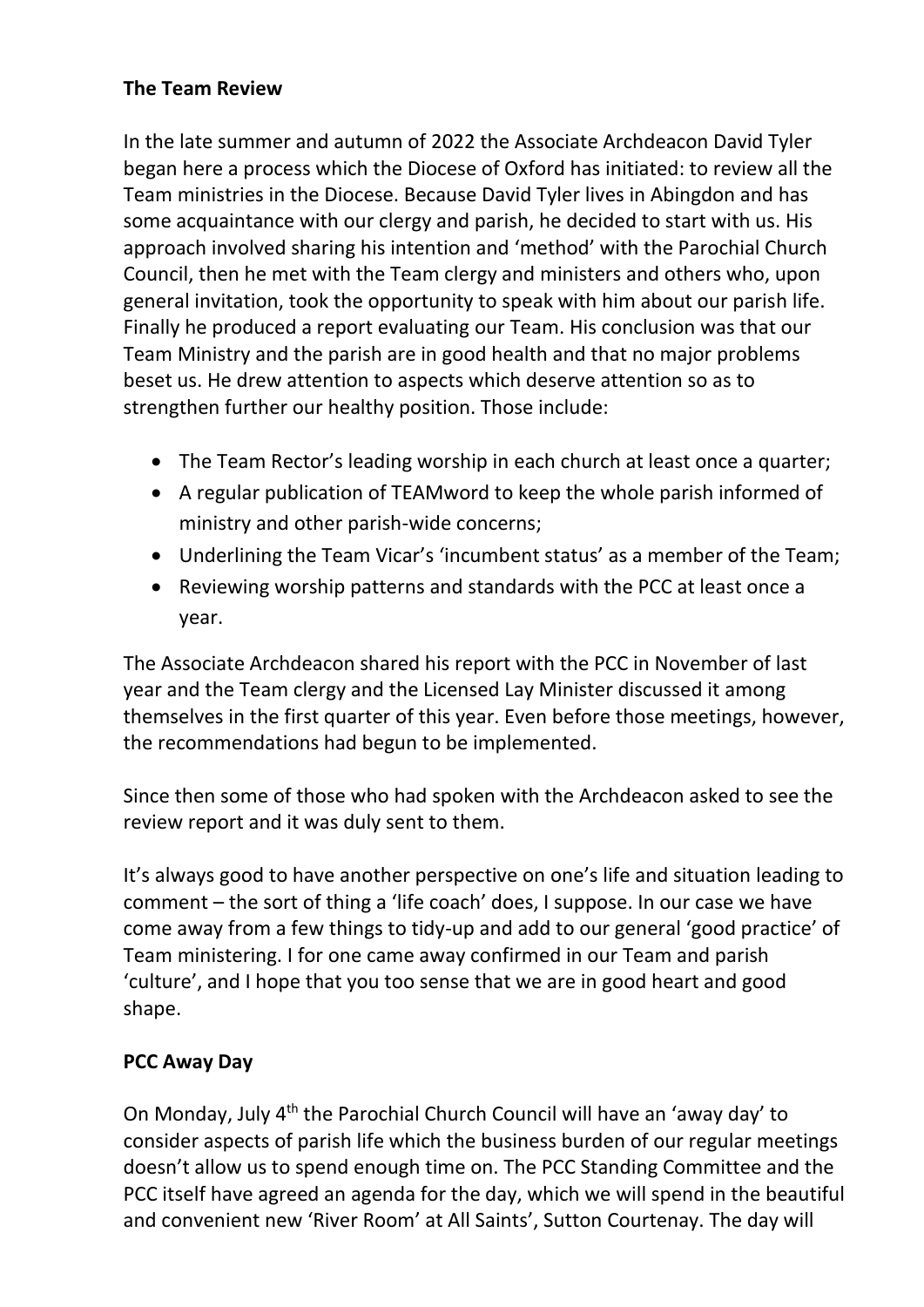include prayer together and four facilitated sessions during which we will take up matters of shared interest. Look out for a report on the day later in July. Please feel free to follow-up on whatever you read if you have comments, questions or concerns. Those can be addressed to the PCC Secretary, Eluned Hallas.

## **'Ringing People' – Using our Church Bells**

It may never have come to your notice that our parish is richly blessed with bells. Those in St Nicolas' Church are the oldest. The three small bells at St Michael's have recently been restored and are now in use thanks to a generous legacy from a devoted member of that congregation. In the summer of 2006 the then Bishop of Reading (now Archbishop of York) blessed the new bells in St Helen's tower. Add to that richness a thriving group of bell-ringers of all ages, and you realize that we are fully equipped to make a 'merry noise unto the Lord'!

You probably don't know that the way we use of our bells, however new or old, however many or few, is a matter of the Church's Canon Law and therefore part of the law of the land. **Canon F 8.1** says this: '*In every church and chapel there shall be provided at least one bell to ring the people to divine service*'. (It adds in **F 8.2**: '*No bell in any church or chapel should be rung contrary to the direction of the minister*'.)

In regard to those canons there is no question about the provision of bells, as I said in my opening paragraph. There is, though, a question about the phrase 'to ring people to divine service'. My experience in the parish is that the practice is haphazard when it comes to 'ringing people to divine service'. In all of our churches there is a least one bell which can be rung without difficulty by just about anyone cued as to the 'how' and 'when'. The 'how' depends a bit on the bell itself and its situation; in each church that differs. The 'when' is clear in the Canon: *to call people to divine service*. That can only mean to ring the bell(s) *before* the service begins. Nor does the canon differentiate services, usual or special, on Sundays or weekdays, in the morning or in the evening, or for services big or small.

In a society where so few know or even notice the church, and where Christians fret and moan about making the Church and the faith known to others, it seems odd to me that we don't make canonical and better use of the bells of our churches. The ringing of the bell or bells alerts people not just that we are here but that we are 'alive and kicking', that is, that something is going on in our church(es), that people are involved and that others should know that and are welcome to 'come and see'.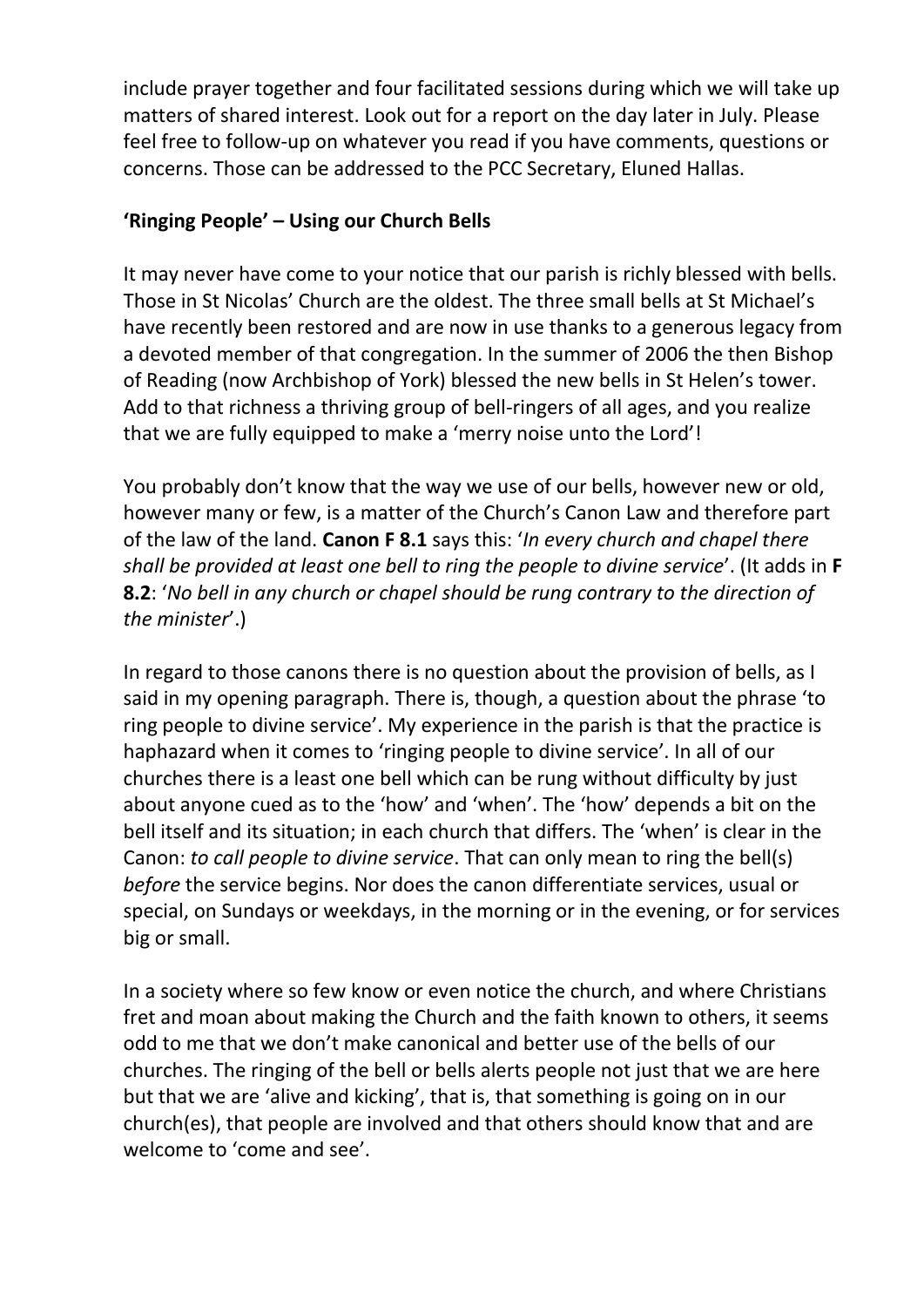I write this to encourage and promote "ringing people to church" across our parish. Each of our congregations should be supplied with people who can ring at least one small bell before any and every service. The clergy and licensed minister too, barring exceptional circumstances, should know how to do it too since there are indeed occasions when the clergy alone lead a service. It is my custom when present to ring the St Helen's 'sanctus bell' from the tower ground-floor before daily services, before weddings, before funerals and before baptisms. Not only does it send a message to neighbours, townspeople and passers-by, it also lends dignity and a sense of 'something special' to the occasions. Surely that is both good and appropriate, as well as our bounded duty.

#### **Our Parish's Lay Leaders for 2022-3**

**Wardens St Helen's** Linda Hobbs Geoff Meen **St Michael & All Angels** Louise Heffernan Joyce Kelly **St Nicolas'** Eluned Hallas

## **The Parochial Church Council**

**Members** A R Birks J Clare S Read G Lewis J Fishpool H Glennie

#### **The District Church Councils**

**St Helen's Hon. Secretary** Gwen Bevington **Hon. Treasurer** Susan Read **Members** Alexandra Green Alex Titcombe Chris Jefferis